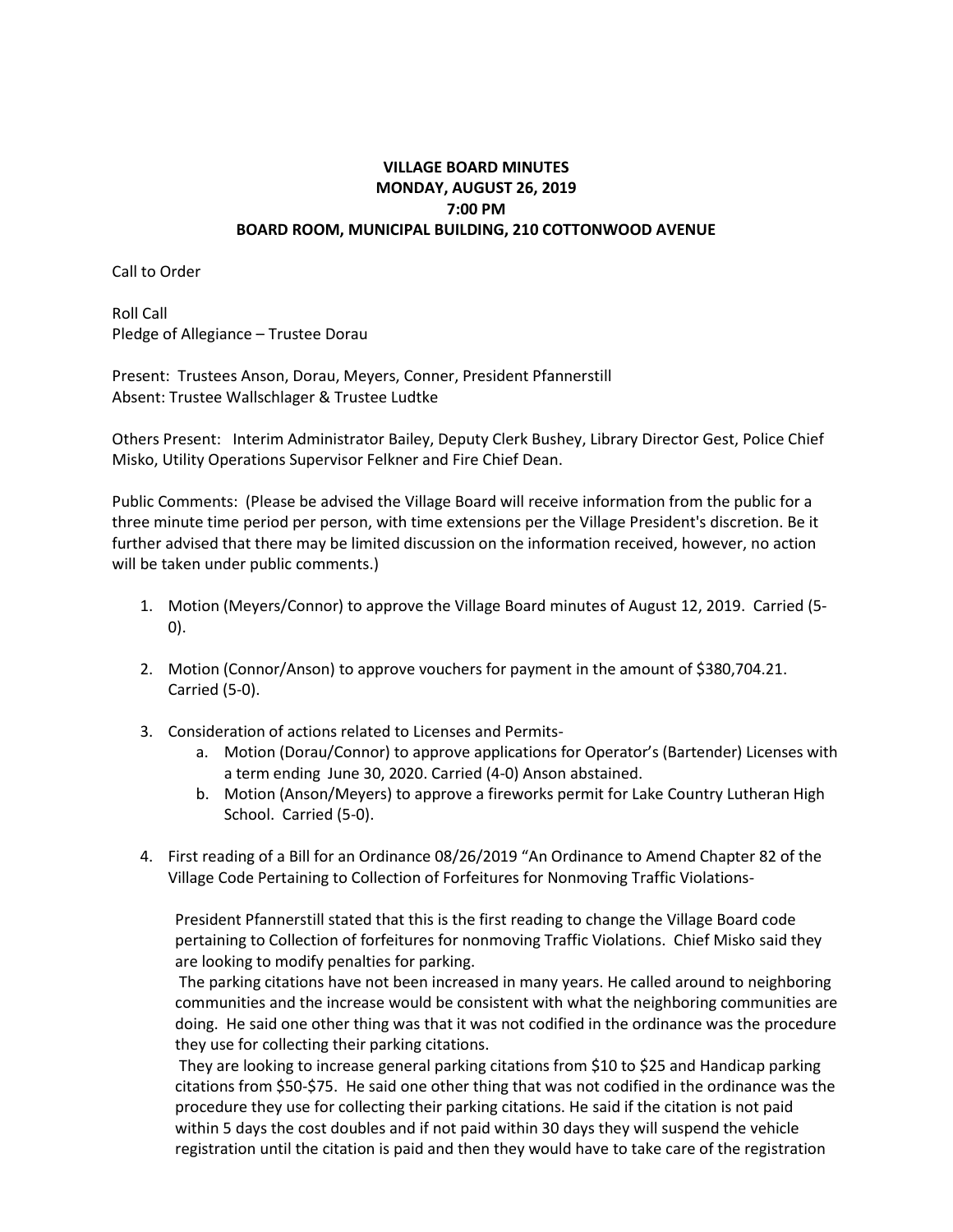## **VILLAGE BOARD AGENDA MONDAY, AUGUST 26, 2019 7:00 PM PAGE 2**

in addition to it also. There was discussion on parking on the street, near driveways and parking violations.

5. Second reading of a Bill for an Ordinance 08/12/2019 "An Ordinance to Amend Chapter 2 of the Village Code pertaining to Regular Meetings-

President Pfannerstill said this is the second reading of a Bill for an Ordinance 08/12/2019 to Amend Chapter 2 of the Village Code pertaining to Regular Meetings, and it regards changing the Village Board meeting time from 7:00 p.m. to 6:30 pm.

### Items referred from August 19, 2019 Plan Commission meeting

6. Review and consideration of a Certified Survey Map for the Glen at Overlook Trails.

Bailey said no could be present for The Glen at Overlook Trails because they had another obligation. He said the point of the CSM is to dedicate the Right-of-Way of public access and utility easements for the future. He said in the maps they submitted you see all the rights of ways and easements that will be donated to the Village down the road but they need this CSM and it is standard. Pfannerstill commented that it lays out where the sewer will be.

Motion (Anson/Connor) to use approve the Certified Survey Map for The Glen at Overlook Trails. Carried (5-0).

7. Review and consideration of an addition to Sjoberg Tool, 620 Cardinal Lane.

Bailey said Sjoberg Tool would like to do an expansion, they are adding 2 buildings. He said it is a warehouse so they do not need a lot of parking and they meet the regulations of the Building Inspector. Pfannerstill said the Village Engineer was at the Plan Commission meeting and had discussed one of the sewer manholes. Utility Operations supervisor Felkner explained that It's based on the sanitary sewer, that when that building was constructed they ran a sanitary sewer lateral into a manhole and inside it drops but it is supposed to come all the way down and flow into the flow line. He said it doesn't flow, it comes inside the manhole and it just drops onto the bench which is the flat part of the manhole and it's potentially a cause for sewer backups. He said so what they are requesting them to do is to finish it, construct it correctly and bring it down the flow line and then it will flow down towards the treatment plant. He said they have said they are willing to do that.

Pfannerstill said it was part of the motion at the Plan Commission meeting and said if they are willing to do that for the Village then we would want to include it as a contingency. Connor asked if they should wait to approve it or approve it with the contingency. Pfannerstill asked Felkner what he thought and Felkner said they will be issued an occupancy so it could be contingent on being completed before they are issued their occupancy.

Motion (Pfannerstill, Anson) to approve the addition to Sjoberg Tool contingent on the sewer work being completed before the Building Inspector issues the Occupancy permit. Carried (5-0).

#### Other items for consideration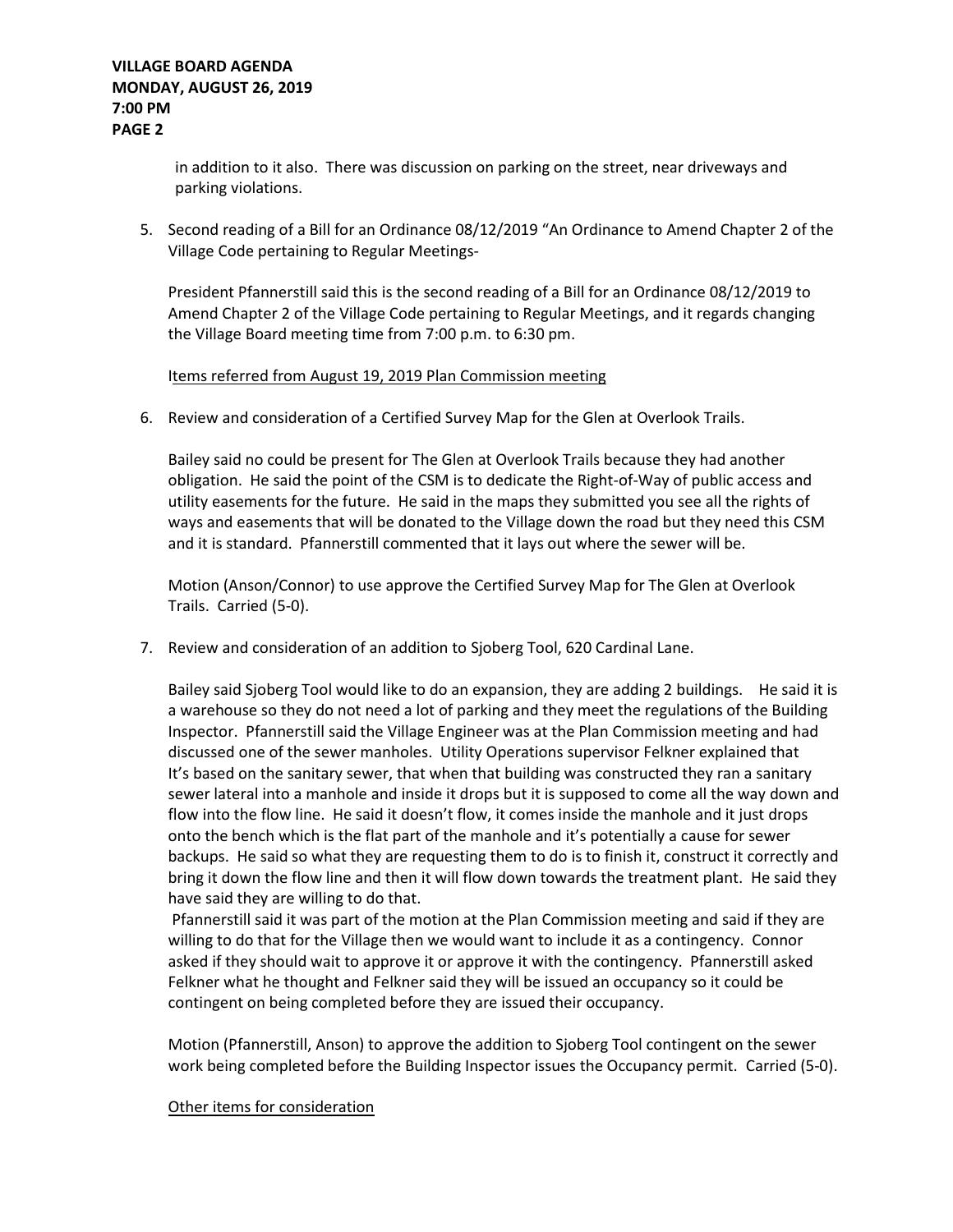## **VILLAGE BOARD AGENDA MONDAY, AUGUST 26, 2019 7:00 PM PAGE 3**

8. Consideration of a motion to approve Resolution No. 09/26/2019 "A Resolution Pledging That The Village Board Of The Village Of Hartland Will Expend Funds Necessary For The Hartland Public Library To Exempt The Village From The Waukesha County Library Levy".

Library Director Gest was present and explained if the Resolution is not approved, the residents of Hartland are taxed by the County and would be double taxed by the County.

Motion (Meyers, Pfannerstill) to approve Resolution No. 09/26/2019 "A Resolution Pledging that the Village Board of the Village of Hartland will expend funds necessary for the Hartland Public Library to exempt the Village from The Waukesha county Library Levy.. Carried (5-0).

9. Consideration of a Park and Recreation appointment as presented by Village President Pfannerstill.

Pfannerstill said the person he would like to appoint is Jack Kolo. He said he did speak to him and Mr. Kolo would like a few days to think about it. He said since there is not a full board tonight he would like to table it and bring it back next month.

Motion (Pfannerstill, Anson) to table the Park and Recreation appointment until next month. Carried (5-0).

10. Announcements: The following individuals will be given an opportunity to make announcements at the meeting in regards to (1) activities taken since the previous meeting on behalf of the community, (2) future municipal activities, and (3) communications received from citizens. It is not contemplated that these matters will be discussed or acted upon. The following individuals may provide announcements: Village President or individual Village Board members or Village Administrator or other Village Staff members.

President Pfannerstill wanted to let everyone know that Rick Stevens passed away suddenly this morning, and his condolences go out to Rick's wife.

- 11. Motion (Anson/ Connor) to recess to closed session pursuant to State Statutes §19.85 (1)(c) for the purpose of considering employment, promotion, compensation or performance evaluation data of any public employee over which the governmental body has jurisdiction or exercises responsibility, namely to review mini-resumes and select 6-10 Semi-Finalists for the position of Village Administrator, and to reconvene into open session pursuant to §19.85(2) for the purpose of considering any action as may be necessary and appropriate. Roll Call Vote Taken. All ayes. Recessed to closed session at 7:29 p.m.
- 12. Reconvene in open session.

Motion (Pfannerstill/Connor) to reconvene in open session at 8:59.

13. Adjournment.

Motion (Meyers/Anson) to adjourn at 9:00 p.m.

Respectfully submitted,